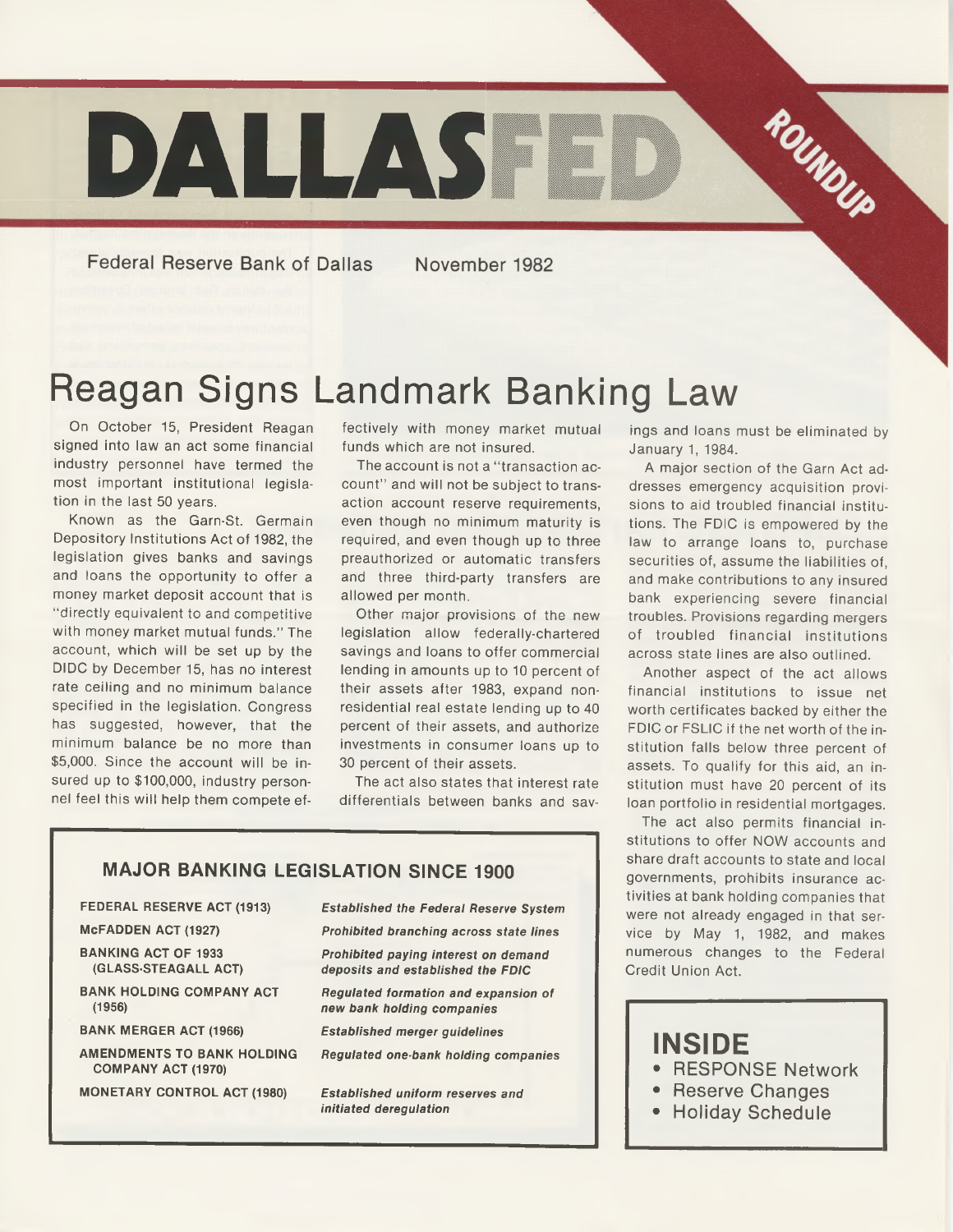

The personal computer has been the most popular option of the RESPONSE program.

### *Now Available* Returns

A new publication entitled *Now Available* is being sent out to those currently on the *Roundup* mailing list. The publication was formerly a section of *Voice*, which was published by the Dallas Fed through December 1981. *Now Available* offers a convenient way to order selected important circulars, speeches, pamphlets, and reports. The quarterly publication is designed so that an individual can check off any publication desired and mail the entire page back to the Dallas Fed for handling.

## RESPONSE Participation Increases

Participation in the Dallas Fed's RESPONSE communications network has increased steadily since its introduction in the spring of this year. Financial institutions have been especially interested in the personal computer, one of the three options which provide a direct link between institutions and the Federal Reserve Communications System (FRCS-80) for such services as sending and receiving funds transfers, receiving reserve statement information, and transferring securities.

As of October 12, 1982, financial in-

# Rate Declines

When the basic discount rate at the Federal Reserve Bank of Dallas was lowered October 12, it was the fifth half-point reduction experienced this year. The 9.5 percent rate is the lowest the figure has been in over three years and reflects the declining trend in short-term interest rates. Prior to the October reduction, the discount rate (the interest rate the Fed charges financial institutions for borrowing funds) was lowered once in July and three times in August.

stitutions on-line with the Dallas Fed through personal computers totaled 71 and letters of commitment had been received from 68 others. By the end of 1982, a total of 115 financial institutions are expected to be on-line, with 300 more to be added in 1983.

Training sessions are conducted weekly to instruct users on the personal computer's operation. As participation in the program accelerates, the number of sessions will be increased to meet the demand.

Use of the personal computer in conjunction with the RESPONSE network has helped the Dallas Fed serve the needs of smaller institutions, including many which recently became associated with the Fed as a result of the Monetary Control Act of 1980.

Future applications for the RESPONSE network include currency and coin ordering, notification of large return items, and advices of Treasury tax and loan, ACH, net settlement, and noncash collection activity. These services will help the Dallas Fed continue to provide reliable and secure services to financial institutions in the Eleventh Federal Reserve District.

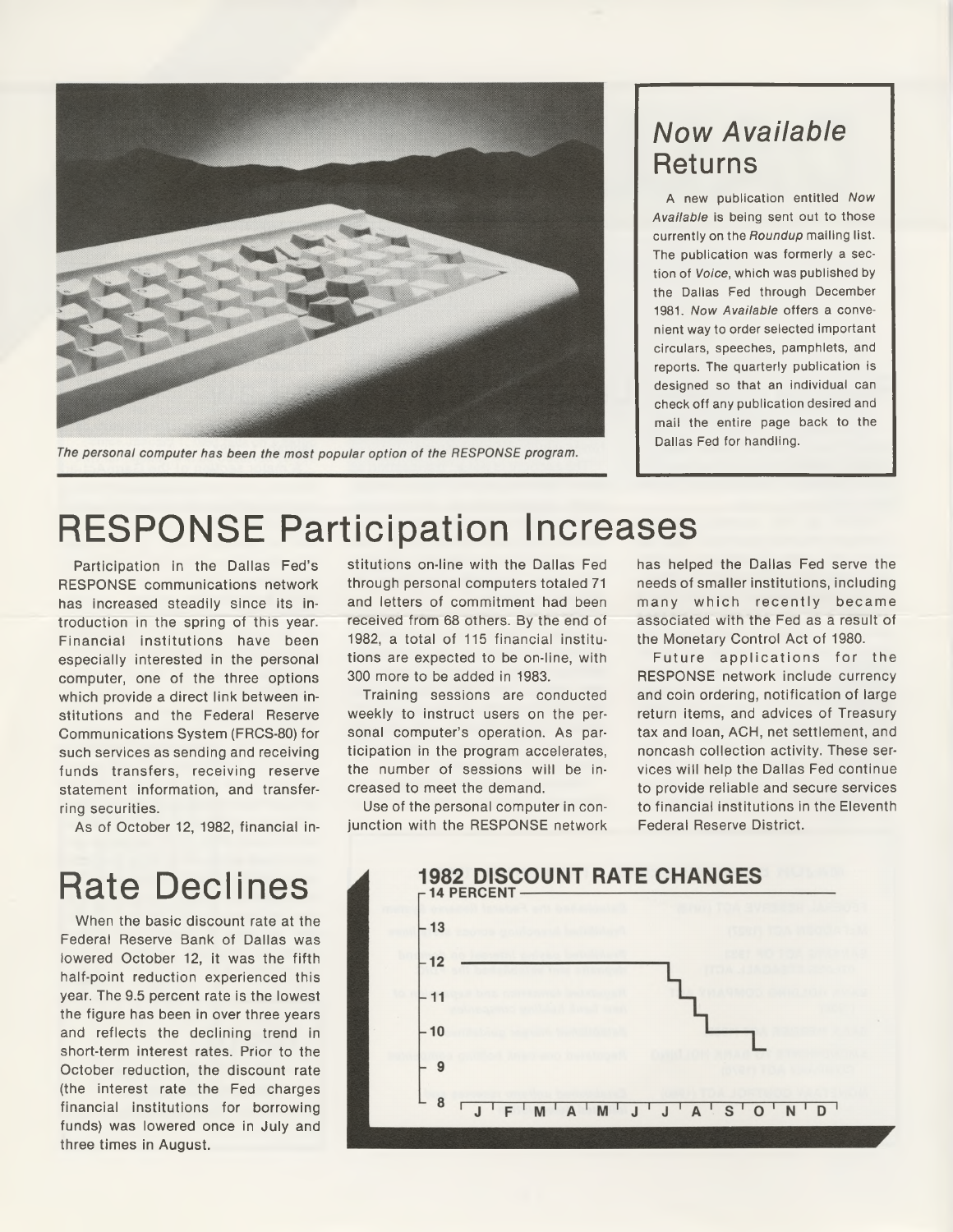### Reserve Requirements Undergoing Change

The Monetary Control Act, a landmark piece of banking legislation signed into law on March 31, 1980, set into motion widespread reserve requirement changes for the nation's financial institutions as well as the Federal Reserve.

Reserves are the percentage of customer deposits which a financial institution must set aside in an account under the Federal Reserve's control. Even before the Federal Reserve System was established, the idea of banks holding reserves was initiated by legislators as a means of protecting bank liquidity. Today, however, reserves are used primarily to allow the Federal Reserve to control the money supply in pursuit of its basic economic policy goals.

Reserves provide a known and controllable base through which the reserve-supplying and reserveabsorbing actions of the Fed can affect the supply of money and credit. By increasing or decreasing the amount of funds available to institutions to meet their reserve requirements, and by setting reserve requirement percentages, the Fed can influence the amount of funds available for expansion of the money supply through loans, investments and deposits.

But until implementation of the

Monetary Control Act, nonmember institutions could hold state reserves and reserves imposed by other industry regulators in various locations outside of the Fed's control. Therefore, the Fed did not have a large enough base of institutions with which to conduct monetary policy and effectively influence the monetary aggregates.

The Monetary Control Act alleviated the Fed's monetary control problem by requiring all types of depository institutions to report deposits and hold reserves with the Fed. These institutions include commercial banks, savings banks, savings and loan associations, credit unions, and industrial banks which have certain types of deposits.

The act requires reserves on three basic categories of deposits: transaction accounts, which are checking accounts, NOW accounts, and other accounts subject to drafts or transfers; certain types of time deposits, which are accounts with a stated time to maturity; and eurocurrency liabilities, which are deposits arising from foreign transactions.

In general, the new reserve requirement structure is less complicated than the old structure, and the new reserve ratios are lower than those previously in effect because there are now more institutions holding reserves with the Fed. Both the old and new reserve requirement percentages are summarized in the table accompanying this article.

The largest institutions, those with \$15 million or more total deposits, report and maintain reserves with the Fed weekly. Medium-sized institutions, those member banks with less than \$15 million total deposits and those nonmember institutions with \$2 million to less than \$15 million total deposits, report and maintain reserves quarterly. The smallest nonmember institutions, those with less than \$2 million total deposits, currently do not have to report or maintain reserves with the Fed. Reserve requirements can be satisfied either by vault cash or by deposits held at the Fed.

The new reserve requirement structure created by the Monetary Control Act is being phased in over a number of years to lessen the impact on those institutions which had not held reserves with the Fed. Nonmember institutions will complete a gradual phase-in of the amount of reserves they hold in 1987. The already-existing member banks will complete the phase-in process by 1984. New institutions phase in their reserves over a two-year period from the date they open for business.

#### **RESERVE REQUIREMENTS BEFORE AND AFTER THE MONETARY CONTROL ACT**

| Type of deposit, and<br>deposit interval in<br>millions of dollars | <b>Member Bank</b><br>requirements before<br>implementation of the<br><b>Monetary Control Act</b><br>(percent of deposits) | Type of deposit, and<br>deposit interval     | Depository institution<br>requirements after<br>implementation of the<br><b>Monetary Control Act</b><br>(percent of deposits) |
|--------------------------------------------------------------------|----------------------------------------------------------------------------------------------------------------------------|----------------------------------------------|-------------------------------------------------------------------------------------------------------------------------------|
| Net demand                                                         |                                                                                                                            | Net transaction accounts                     |                                                                                                                               |
|                                                                    | 7                                                                                                                          | $$0-$26$ million                             | 3                                                                                                                             |
|                                                                    | 9 <sub>2</sub>                                                                                                             | Over \$26 million                            | 12                                                                                                                            |
|                                                                    | 11 <sup>3</sup> / <sub>4</sub>                                                                                             |                                              |                                                                                                                               |
|                                                                    | 12 <sup>3</sup> / <sub>4</sub>                                                                                             | Nonpersonal time deposits                    |                                                                                                                               |
|                                                                    | $16\%$                                                                                                                     | By original maturity<br>Less than 31/2 years | 3                                                                                                                             |
| Time and savings                                                   |                                                                                                                            | $3\frac{1}{2}$ years or more                 | 0                                                                                                                             |
|                                                                    | 3                                                                                                                          |                                              |                                                                                                                               |
| Time                                                               |                                                                                                                            | <b>Eurocurrency liabilities</b>              |                                                                                                                               |
| 0-5, by maturity                                                   |                                                                                                                            | All types                                    | 3                                                                                                                             |
| 30-179 days                                                        | 3                                                                                                                          |                                              |                                                                                                                               |
| 180 days to 4 years                                                | $2\frac{1}{2}$                                                                                                             |                                              |                                                                                                                               |
| 4 years or more<br>Over 5, by maturity                             |                                                                                                                            |                                              |                                                                                                                               |
| 30-179 days                                                        | 6                                                                                                                          |                                              |                                                                                                                               |
| 180 days to 4 years                                                | 2 <sub>2</sub>                                                                                                             |                                              |                                                                                                                               |
| 4 years or more                                                    | 1                                                                                                                          |                                              |                                                                                                                               |

### New Procedure

The Federal Reserve Board announced October 5 final approval of a change from lagged to contemporaneous reserve accounting for depository institutions holding reserves with the Fed. This new method will involve posting reserves two days after a two-week reserve computation period Instead of posting the reserves two weeks after a one-week computation period. The new accounting method will become effective February 2, 1984 only for those institutions reporting deposits on a weekly basis and only for transaction account liabilities.